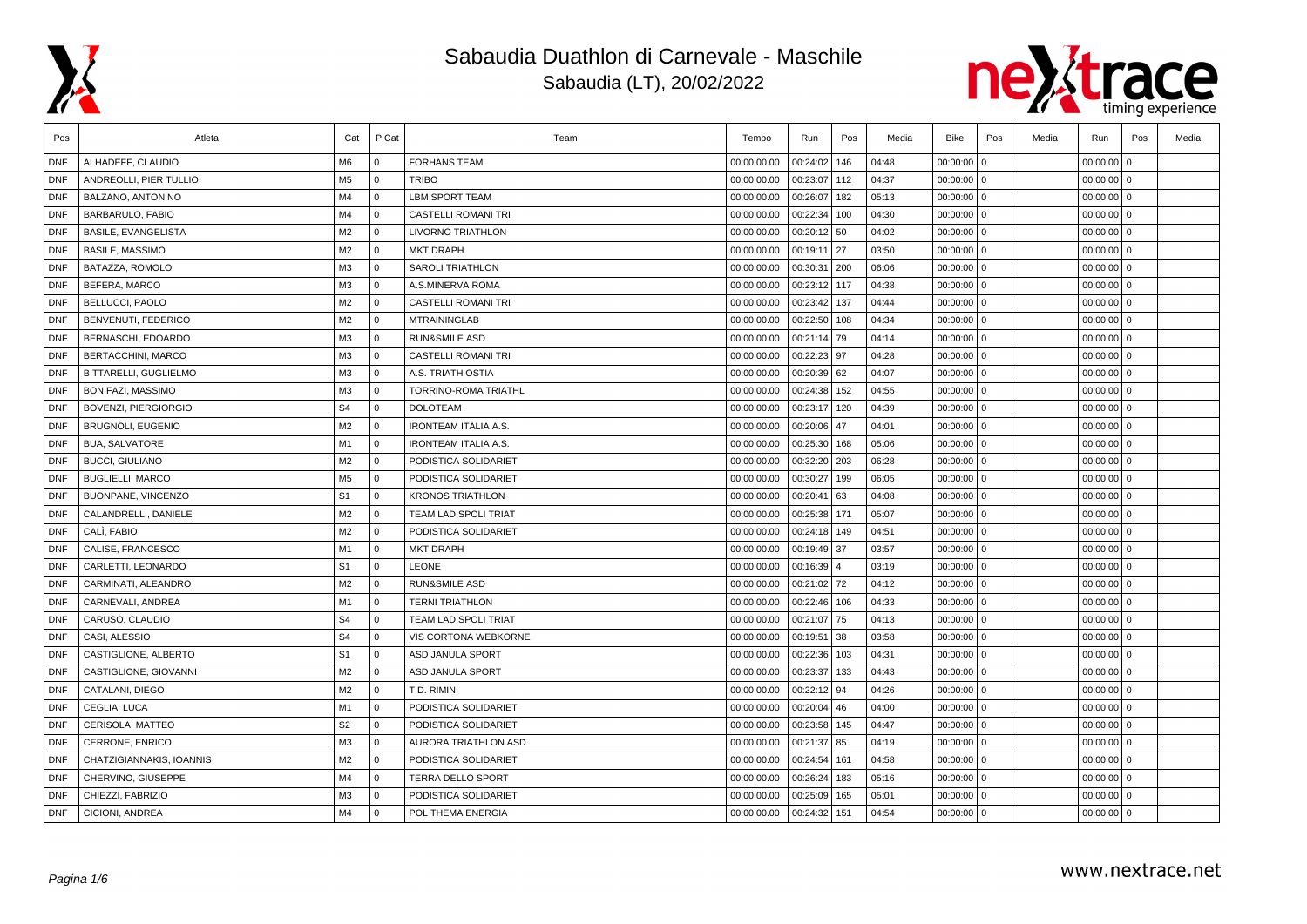



| DNF        | COCCHIARARO, SALVATORE           | M <sub>2</sub> | $^{\circ}$   | <b>ERMES CAMPANIA</b>       | 00:00:00.00 | 00:20:58 70     | 04:11 | $00:00:00$ 0             | $00:00:00$ 0 |
|------------|----------------------------------|----------------|--------------|-----------------------------|-------------|-----------------|-------|--------------------------|--------------|
| <b>DNF</b> | COGNINI, GIOVANNI                | S <sub>4</sub> | $\mathbf 0$  | A.S.MINERVA ROMA            | 00:00:00.00 | 00:19:07<br>24  | 03:49 | 00:00:00<br>0            | $00:00:00$ 0 |
| <b>DNF</b> | CONTI, SIMONE                    | S <sub>4</sub> | $\mathbf 0$  | <b>CASTELLI ROMANI TRI</b>  | 00:00:00.00 | 00:21:08<br>76  | 04:13 | 00:00:00<br>$\Omega$     | $00:00:00$ 0 |
| <b>DNF</b> | CORTI, MARCO                     | S <sub>4</sub> | $\mathbf{0}$ | ZEROTRENTA TRIATHLON        | 00:00:00.00 | 00:16:21        | 03:16 | 00:00:00<br>$\mathbf 0$  | $00:00:00$ 0 |
| <b>DNF</b> | COZZA, VINCENZO                  | S <sub>3</sub> | $\mathbf{0}$ | AURORA TRIATHLON ASD        | 00:00:00.00 | 00:18:44<br>19  | 03:44 | $00:00:00$ 0             | $00:00:00$ 0 |
| <b>DNF</b> | CRESCENZI, SIMONE                | M <sub>2</sub> | $\Omega$     | <b>TERNI TRIATHLON</b>      | 00:00:00.00 | 00:22:44<br>105 | 04:32 | 00:00:00<br>$\mathbf{0}$ | $00:00:00$ 0 |
| <b>DNF</b> | CROCETTI, ANDREA                 | M <sub>3</sub> | $\Omega$     | <b>TEAM PANDA</b>           | 00:00:00.00 | 00:23:45<br>138 | 04:45 | 00:00:00<br>$\mathbf{0}$ | $00:00:00$ 0 |
| <b>DNF</b> | CUTELLI, PAOLO                   | M <sub>5</sub> | $\mathbf 0$  | AURORA TRIATHLON ASD        | 00:00:00.00 | 00:24:57<br>162 | 04:59 | 00:00:00<br>$\mathbf 0$  | $00:00:00$ 0 |
| <b>DNF</b> | D'ALBENZO, RICCARDO              | M1             | $\mathbf{0}$ | ASD 3.4 FUN                 | 00:00:00.00 | 00:18:36<br>17  | 03:43 | $00:00:00$ 0             | $00:00:00$ 0 |
| <b>DNF</b> | D'ALESSANDRO, FRANCESCO          | M <sub>5</sub> | $\mathbf 0$  | CASTELLI ROMANI TRI         | 00:00:00.00 | 00:23:25<br>127 | 04:41 | 00:00:00<br>$\mathbf{0}$ | $00:00:00$ 0 |
| <b>DNF</b> | D'AMICO, GIULIO                  | S <sub>1</sub> | $\Omega$     | <b>IRONTEAM ITALIA A.S.</b> | 00:00:00.00 | 00:19:47<br>36  | 03:57 | 00:00:00<br>$\Omega$     | $00:00:00$ 0 |
| <b>DNF</b> | D'ANTONI, FABRIZIO               | S <sub>4</sub> | $\mathbf{0}$ | <b>IRONTEAM ITALIA A.S.</b> | 00:00:00.00 | 00:19:09<br>25  | 03:49 | 00:00:00<br>$\mathbf 0$  | $00:00:00$ 0 |
| <b>DNF</b> | DE BESI, FRANCESCO MARIA         | S <sub>3</sub> | $\Omega$     | <b>IRONTEAM ITALIA A.S.</b> | 00:00:00.00 | 00:21:55<br>92  | 04:23 | $00:00:00$ 0             | $00:00:00$ 0 |
| <b>DNF</b> | DE GIORGI, LORENZO               | M1             | $\mathbf 0$  | <b>RUN&amp;SMILE ASD</b>    | 00:00:00.00 | 00:20:54<br>68  | 04:10 | $00:00:00$ 0             | $00:00:00$ 0 |
| <b>DNF</b> | DE LUCA, DAVIDE                  | S <sub>4</sub> | $\mathbf{0}$ | <b>DOLOTEAM</b>             | 00:00:00.00 | 00:23:49<br>140 | 04:45 | $\mathbf{0}$<br>00:00:00 | $00:00:00$ 0 |
| <b>DNF</b> | DE PRA, DANIELE                  | S <sub>4</sub> | $\mathbf 0$  | <b>IRONTEAM ITALIA A.S.</b> | 00:00:00.00 | 00:20:45<br>64  | 04:09 | 00:00:00<br>$\mathbf 0$  | $00:00:00$ 0 |
| <b>DNF</b> | DE VARGAS MACCIUCCA, MATTEO      | S <sub>1</sub> | $\mathbf{0}$ | <b>MKT DRAPH</b>            | 00:00:00.00 | 00:19:54<br>41  | 03:58 | $\mathbf 0$<br>00:00:00  | $00:00:00$ 0 |
| <b>DNF</b> | DEL DUCA, ROBERTO                | S <sub>4</sub> | $\mathbf{0}$ | <b>TERRA DELLO SPORT</b>    | 00:00:00.00 | 00:21:53<br>90  | 04:22 | 00:00:00<br>$\mathbf{0}$ | $00:00:00$ 0 |
| <b>DNF</b> | DEL PRETE, MARCO                 | M <sub>4</sub> | $\Omega$     | <b>CRONO SPORT ASD</b>      | 00:00:00.00 | 00:23:48<br>139 | 04:45 | 00:00:00<br>$\Omega$     | $00:00:00$ 0 |
| <b>DNF</b> | DELLA VALLE, MASSIMO             | M4             | $\mathbf 0$  | <b>IRONTEAM ITALIA A.S.</b> | 00:00:00.00 | 00:23:08<br>114 | 04:37 | 00:00:00<br>$\Omega$     | $00:00:00$ 0 |
| <b>DNF</b> | DI GENNARO, FRANCESCO MARIA      | M <sub>3</sub> | $\mathbf{0}$ | <b>MKT DRAPH</b>            | 00:00:00.00 | 00:23:00<br>109 | 04:36 | 00:00:00<br>$\mathbf{0}$ | $00:00:00$ 0 |
| <b>DNF</b> | DI GENNARO, GIORGIO              | M1             | $\mathbf{0}$ | <b>CRONO SPORT ASD</b>      | 00:00:00.00 | 00:22:37<br>104 | 04:31 | $00:00:00$ 0             | $00:00:00$ 0 |
| <b>DNF</b> | DI GENNARO, NORMANNO             | M7             | $\mathbf{0}$ | <b>TERAMO TRIATHLON</b>     | 00:00:00.00 | 00:23:17<br>121 | 04:39 | 00:00:00<br>$\mathbf 0$  | $00:00:00$ 0 |
| <b>DNF</b> | DI ROCCO, DANIELE                | M1             | $^{\circ}$   | <b>IRONTEAM ITALIA A.S.</b> | 00:00:00.00 | 00:19:22<br>30  | 03:52 | 00:00:00<br>$\mathbf 0$  | $00:00:00$ 0 |
| <b>DNF</b> | DIMOTTA, PINO                    | S <sub>4</sub> | $\mathbf{0}$ | <b>IRONTEAM ITALIA A.S.</b> | 00:00:00.00 | 00:22:49<br>107 | 04:33 | $\mathbf 0$<br>00:00:00  | $00:00:00$ 0 |
| <b>DNF</b> | DOLDO, ALESSANDRO                | S <sub>4</sub> | $\Omega$     | A.S. G.S. TRIATHLON         | 00:00:00.00 | 00:21:51<br>88  | 04:22 | $\mathbf 0$<br>00:00:00  | $00:00:00$ 0 |
| <b>DNF</b> | DOS SANTOS GALVAO, MARIO ROGERIO | M1             | $\Omega$     | PODISTICA SOLIDARIET        | 00:00:00.00 | 00:19:11<br>26  | 03:50 | 00:00:00<br>$\mathbf 0$  | $00:00:00$ 0 |
| <b>DNF</b> | ECHEVERRI, OSCAR FELIPE          | M <sub>2</sub> | $\mathbf 0$  | PODISTICA SOLIDARIET        | 00:00:00.00 | 00:23:11<br>115 | 04:38 | 00:00:00<br>$\Omega$     | $00:00:00$ 0 |
| <b>DNF</b> | ESPOSITO, GIUSEPPE               | S4             | $\mathbf{0}$ | TERRA DELLO SPORT           | 00:00:00.00 | 00:23:19<br>123 | 04:39 | 00:00:00<br>$\mathbf{0}$ | $00:00:00$ 0 |
| <b>DNF</b> | FERRI, ANDREA                    | M1             | l o          | PODISTICA SOLIDARIET        | 00:00:00.00 | 00:25:33<br>169 | 05:06 | $00:00:00$ 0             | $00:00:00$ 0 |
| <b>DNF</b> | FERRI, FABRIZIO                  | M <sub>2</sub> | $\mathbf{0}$ | <b>TEAM LADISPOLI TRIAT</b> | 00:00:00.00 | 00:20:02<br>44  | 04:00 | $00:00:00$ 0             | $00:00:00$ 0 |
| <b>DNF</b> | FOSCHINI, LUIGI                  | M4             | $\mathbf{0}$ | <b>MKT DRAPH</b>            | 00:00:00.00 | 00:23:33<br>132 | 04:42 | 00:00:00<br>$\mathbf{0}$ | $00:00:00$ 0 |
| <b>DNF</b> | FRANCAVILLA, SERGIO              | M <sub>2</sub> | $\mathbf{0}$ | <b>RUN&amp;SMILE ASD</b>    | 00:00:00.00 | 00:23:11<br>116 | 04:38 | 00:00:00<br>$\mathbf{0}$ | $00:00:00$ 0 |
| <b>DNF</b> | FRAZZICA, LUCA                   | M <sub>2</sub> | $\mathbf{0}$ | <b>IRONTEAM ITALIA A.S.</b> | 00:00:00.00 | 134<br>00:23:38 | 04:43 | $\mathbf 0$<br>00:00:00  | $00:00:00$ 0 |
| <b>DNF</b> | FRESCO, ALESSIO                  | S <sub>4</sub> | $\mathbf{0}$ | SALENTO TRI ENJOY           | 00:00:00.00 | 00:21:09<br>77  | 04:13 | 00:00:00<br>$\mathbf{0}$ | $00:00:00$ 0 |
| <b>DNF</b> | FUSARO, FILIPPO                  | S <sub>2</sub> | $\mathbf 0$  | A.S.D. FOLIGNO TRIAT        | 00:00:00.00 | 00:17:11<br>6   | 03:26 | 00:00:00<br>$\Omega$     | $00:00:00$ 0 |
| <b>DNF</b> | GALIMBERTI, BRUNO                | M <sub>2</sub> | $\mathbf 0$  | <b>CASTELLI ROMANI TRI</b>  | 00:00:00.00 | 00:21:26<br>84  | 04:17 | 00:00:00<br>$\Omega$     | $00:00:00$ 0 |
| <b>DNF</b> | GASBARRONE, ROBERTO              | S <sub>4</sub> | $\Omega$     | <b>ENDURANCE TRAINING</b>   | 00:00:00.00 | 00:28:21<br>197 | 05:40 | $00:00:00$ 0             | $00:00:00$ 0 |
| <b>DNF</b> | GASPARI, FRANCESCO               | M1             | $^{\circ}$   | <b>SAROLI TRIATHLON</b>     | 00:00:00.00 | 00:22:14<br>95  | 04:26 | 00:00:00<br>$\mathbf{0}$ | $00:00:00$ 0 |
| <b>DNF</b> | GASPERINI, DANIELE               | M1             | $\Omega$     | <b>IRONTEAM ITALIA A.S.</b> | 00:00:00.00 | 00:21:04<br>74  | 04:12 | $00:00:00$ 0             | $00:00:00$ 0 |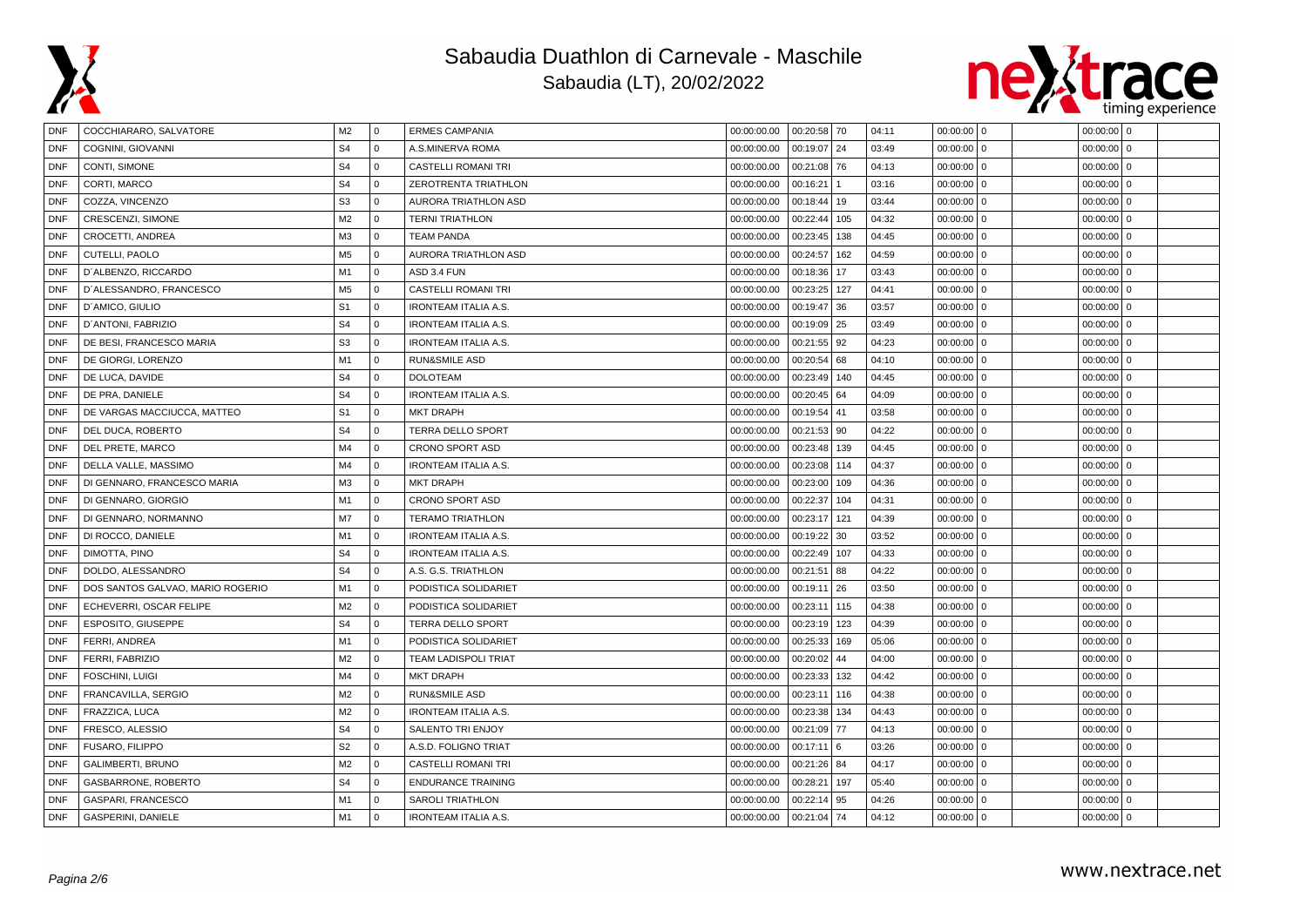



| DNF        | GAZZINA, FRANCESCO          | S <sub>1</sub> | l 0          | A.S.MINERVA ROMA            | 00:00:00.00 | $00:16:24$ 3    | 03:16 | $00:00:00$ 0               | $00:00:00$ 0 |
|------------|-----------------------------|----------------|--------------|-----------------------------|-------------|-----------------|-------|----------------------------|--------------|
| <b>DNF</b> | GIAMUNDO, ANGELO ANTONIO    | M <sub>3</sub> | $\mathbf{0}$ | <b>ERMES CAMPANIA</b>       | 00:00:00.00 | 00:20:48 67     | 04:09 | 00:00:00<br>$\mathbf 0$    | $00:00:00$ 0 |
| <b>DNF</b> | GIANNINI, MAURO             | M <sub>5</sub> | $\mathbf 0$  | ZONA CAMBIO                 | 00:00:00.00 | 00:24:13<br>148 | 04:50 | 00:00:00<br>$\Omega$       | $00:00:00$ 0 |
| <b>DNF</b> | GIONFRIDDO, MATTEO          | S <sub>2</sub> | $\mathbf{0}$ | TORRINO-ROMA TRIATHL        | 00:00:00.00 | 00:21:03<br>73  | 04:12 | 00:00:00<br>$\mathbf 0$    | $00:00:00$ 0 |
| <b>DNF</b> | GIORGIO, EMILIO             | S <sub>1</sub> | $\Omega$     | <b>ASD JANULA SPORT</b>     | 00:00:00.00 | 00:20:15<br>52  | 04:03 | $00:00:00$ 0               | $00:00:00$ 0 |
| <b>DNF</b> | <b>GORRASI, SERGIO</b>      | M <sub>2</sub> | $\mathbf{0}$ | AURORA TRIATHLON ASD        | 00:00:00.00 | 00:25:24<br>166 | 05:04 | $00:00:00$ 0               | $00:00:00$ 0 |
| <b>DNF</b> | GRANATA, VINCENZO           | M <sub>2</sub> | $\mathbf 0$  | <b>POLIGOLFO</b>            | 00:00:00.00 | 00:23:20<br>125 | 04:40 | $\mathbf 0$<br>00:00:00    | $00:00:00$ 0 |
| <b>DNF</b> | GUASTELLA, FILIPPO          | S <sub>4</sub> | $\mathbf{0}$ | PERUGIA TRIATHLON           | 00:00:00.00 | 00:18:40<br>18  | 03:44 | 00:00:00<br>$\mathbf{0}$   | $00:00:00$ 0 |
| <b>DNF</b> | <b>IACHINI, MATTEO</b>      | S <sub>2</sub> | $\Omega$     | TRI TEAM BRIANZA            | 00:00:00.00 | 00:23:19<br>124 | 04:39 | $\mathbf{0}$<br>00:00:00   | $00:00:00$ 0 |
| <b>DNF</b> | <b>IERVOLINO, LUIGI</b>     | S <sub>2</sub> | $\mathbf 0$  | <b>TERRA DELLO SPORT</b>    | 00:00:00.00 | 00:20:31<br>57  | 04:06 | $\mathbf{0}$<br>00:00:00   | $00:00:00$ 0 |
| <b>DNF</b> | INNOCENTI, GIORGIO          | M1             | $\Omega$     | S.S.LAZIO                   | 00:00:00.00 | 00:21:22<br>82  | 04:16 | 00:00:00<br>$\Omega$       | $00:00:00$ 0 |
| <b>DNF</b> | <b>IORIO, MATTIA</b>        | S <sub>1</sub> | $\mathbf 0$  | A.S.MINERVA ROMA            | 00:00:00.00 | 00:18:22<br>16  | 03:40 | 00:00:00<br>$\mathbf 0$    | $00:00:00$ 0 |
| <b>DNF</b> | IOVINO, CRISTIAN            | M <sub>2</sub> | $\mathbf{0}$ | <b>LBM SPORT TEAM</b>       | 00:00:00.00 | 00:23:31<br>131 | 04:42 | 00:00:00<br>$\overline{0}$ | $00:00:00$ 0 |
| <b>DNF</b> | LA FARINA, RICCARDO         | M1             | $\mathbf{0}$ | PODISTICA SOLIDARIET        | 00:00:00.00 | 00:23:03<br>111 | 04:36 | $00:00:00$ 0               | $00:00:00$ 0 |
| <b>DNF</b> | LA ROSA, GIOVANNI           | M <sub>2</sub> | $\mathbf 0$  | PODISTICA SOLIDARIET        | 00:00:00.00 | 00:25:55<br>177 | 05:11 | 00:00:00<br>$\mathbf{0}$   | $00:00:00$ 0 |
| <b>DNF</b> | LANNI, ANTONIO              | M7             | $\mathbf{0}$ | ASD JANULA SPORT            | 00:00:00.00 | 00:30:08<br>198 | 06:01 | 00:00:00<br>$\mathbf{0}$   | $00:00:00$ 0 |
| <b>DNF</b> | LANZARA, LUCA               | M <sub>3</sub> | $\mathbf{0}$ | AURORA TRIATHLON ASD        | 00:00:00.00 | 00:28:14<br>195 | 05:38 | 00:00:00<br>$\mathbf{0}$   | $00:00:00$ 0 |
| <b>DNF</b> | LATINI, EDOARDO             | S <sub>1</sub> | $\mathbf{0}$ | A.S.MINERVA ROMA            | 00:00:00.00 | 00:18:14<br>14  | 03:38 | 00:00:00<br>$\overline{0}$ | $00:00:00$ 0 |
| <b>DNF</b> | LAUDATO, ROSARIO            | M1             | $\mathbf 0$  | <b>TEAM LADISPOLI TRIAT</b> | 00:00:00.00 | 00:26:41<br>187 | 05:20 | 00:00:00<br>$\mathbf 0$    | $00:00:00$ 0 |
| <b>DNF</b> | LENTINI, LUCA               | M4             | $\mathbf 0$  | <b>IRONTEAM ITALIA A.S.</b> | 00:00:00.00 | 00:26:57<br>191 | 05:23 | 00:00:00<br>$\Omega$       | $00:00:00$ 0 |
| <b>DNF</b> | LIGUORI, SALVATORE          | M1             | $\mathbf{0}$ | FORUM SPORT CENTER          | 00:00:00.00 | 00:20:37<br>61  | 04:07 | 00:00:00<br>$\mathbf 0$    | $00:00:00$ 0 |
| <b>DNF</b> | LO MONACO, FABRIZIO         | M <sub>3</sub> | $\Omega$     | <b>TRIATHLON PASSIONE</b>   | 00:00:00.00 | 196<br>00:28:16 | 05:39 | $00:00:00$ 0               | $00:00:00$ 0 |
| <b>DNF</b> | LO PRESTI, GIUSEPPE ANTONIO | M <sub>6</sub> | $\Omega$     | <b>TEAM PANDA</b>           | 00:00:00.00 | 00:27:36<br>192 | 05:31 | 00:00:00<br>$\mathbf{0}$   | $00:00:00$ 0 |
| <b>DNF</b> | MAIONE, MASSIMO             | M4             | $\mathbf{0}$ | <b>ERMES CAMPANIA</b>       | 00:00:00.00 | 00:23:13<br>118 | 04:38 | 00:00:00<br>$\mathbf 0$    | $00:00:00$ 0 |
| <b>DNF</b> | MANCINI, MARCO              | M <sub>2</sub> | $\mathbf{0}$ | <b>CASTELLI ROMANI TRI</b>  | 00:00:00.00 | 00:20:03<br>45  | 04:00 | 00:00:00<br>$\mathbf 0$    | $00:00:00$ 0 |
| <b>DNF</b> | MARCHETTI, LORENZO          | M <sub>2</sub> | $\mathbf{0}$ | <b>FIRENZE TRI</b>          | 00:00:00.00 | 00:19:56<br>42  | 03:59 | $\overline{0}$<br>00:00:00 | $00:00:00$ 0 |
| <b>DNF</b> | MARIANI, ANDREA             | S <sub>3</sub> | $\mathbf 0$  | <b>TEAM LADISPOLI TRIAT</b> | 00:00:00.00 | 00:19:35<br>35  | 03:55 | 00:00:00<br>$\mathbf{0}$   | $00:00:00$ 0 |
| <b>DNF</b> | MARIANI, ANTONIO            | M1             | $\mathbf 0$  | <b>KRONOS TRIATHLON</b>     | 00:00:00.00 | 00:19:05<br>23  | 03:49 | 00:00:00<br>$\Omega$       | $00:00:00$ 0 |
| <b>DNF</b> | MARTELLA, FEDERICO          | S <sub>2</sub> | 0            | PODISTICA SOLIDARIET        | 00:00:00.00 | 00:19:57<br>43  | 03:59 | 00:00:00<br>$\Omega$       | $00:00:00$ 0 |
| <b>DNF</b> | MARTINELLI, GIANLUIGI       | M <sub>6</sub> | $\mathbf{0}$ | PODISTICA SOLIDARIET        | 00:00:00.00 | 202<br>00:31:47 | 06:21 | $00:00:00$ 0               | $00:00:00$ 0 |
| <b>DNF</b> | MARTINO, DAVIDE             | M1             | $\mathbf 0$  | A.S. TRIATH OSTIA           | 00:00:00.00 | 00:25:02<br>164 | 05:00 | $00:00:00$ 0               | $00:00:00$ 0 |
| <b>DNF</b> | MARTONE, RAFFAELE           | S <sub>2</sub> | $\mathbf{0}$ | <b>MKT DRAPH</b>            | 00:00:00.00 | 00:17:19        | 03:27 | 00:00:00<br>$\mathbf{0}$   | $00:00:00$ 0 |
| <b>DNF</b> | MARTUFI, ANDREA             | S <sub>4</sub> | $\mathbf 0$  | <b>TEAM LADISPOLI TRIAT</b> | 00:00:00.00 | 00:22:15 96     | 04:27 | 00:00:00<br>$\mathbf{0}$   | $00:00:00$ 0 |
| <b>DNF</b> | MARZANO, ANDREA             | S <sub>4</sub> | $\Omega$     | <b>LBM SPORT TEAM</b>       | 00:00:00.00 | 00:21:39 86     | 04:19 | $\mathbf 0$<br>00:00:00    | $00:00:00$ 0 |
| <b>DNF</b> | MASSACCESI, DAVID           | S <sub>1</sub> | $\mathbf 0$  | S.S.LAZIO                   | 00:00:00.00 | 00:20:12<br>49  | 04:02 | 00:00:00<br>$\mathbf{0}$   | $00:00:00$ 0 |
| <b>DNF</b> | MASSACCI, GIULIO            | S <sub>3</sub> | $\mathbf 0$  | <b>CASTELLI ROMANI TRI</b>  | 00:00:00.00 | 00:23:02<br>110 | 04:36 | 00:00:00<br>$\mathbf{0}$   | $00:00:00$ 0 |
| <b>DNF</b> | MASSIMI, DANIELE            | M <sub>3</sub> | $\mathbf 0$  | <b>LBM SPORT TEAM</b>       | 00:00:00.00 | 00:25:00<br>163 | 05:00 | 00:00:00<br>$\Omega$       | $00:00:00$ 0 |
| <b>DNF</b> | MASTRANGELO, VITTORIO       | M <sub>2</sub> | $\mathbf{0}$ | <b>TUSCIA TRI TEAM</b>      | 00:00:00.00 | 00:19:21<br>29  | 03:52 | $00:00:00$ 0               | $00:00:00$ 0 |
| <b>DNF</b> | METRANGOLO, ANTONIO         | M4             | $\mathbf{0}$ | <b>IRONTEAM ITALIA A.S.</b> | 00:00:00.00 | 00:20:47<br>66  | 04:09 | 00:00:00<br>$\mathbf{0}$   | $00:00:00$ 0 |
| <b>DNF</b> | MICELI, MAURIZIO            | M <sub>5</sub> | $\Omega$     | <b>MKT DRAPH</b>            | 00:00:00.00 | 00:23:26<br>128 | 04:41 | $00:00:00$ 0               | $00:00:00$ 0 |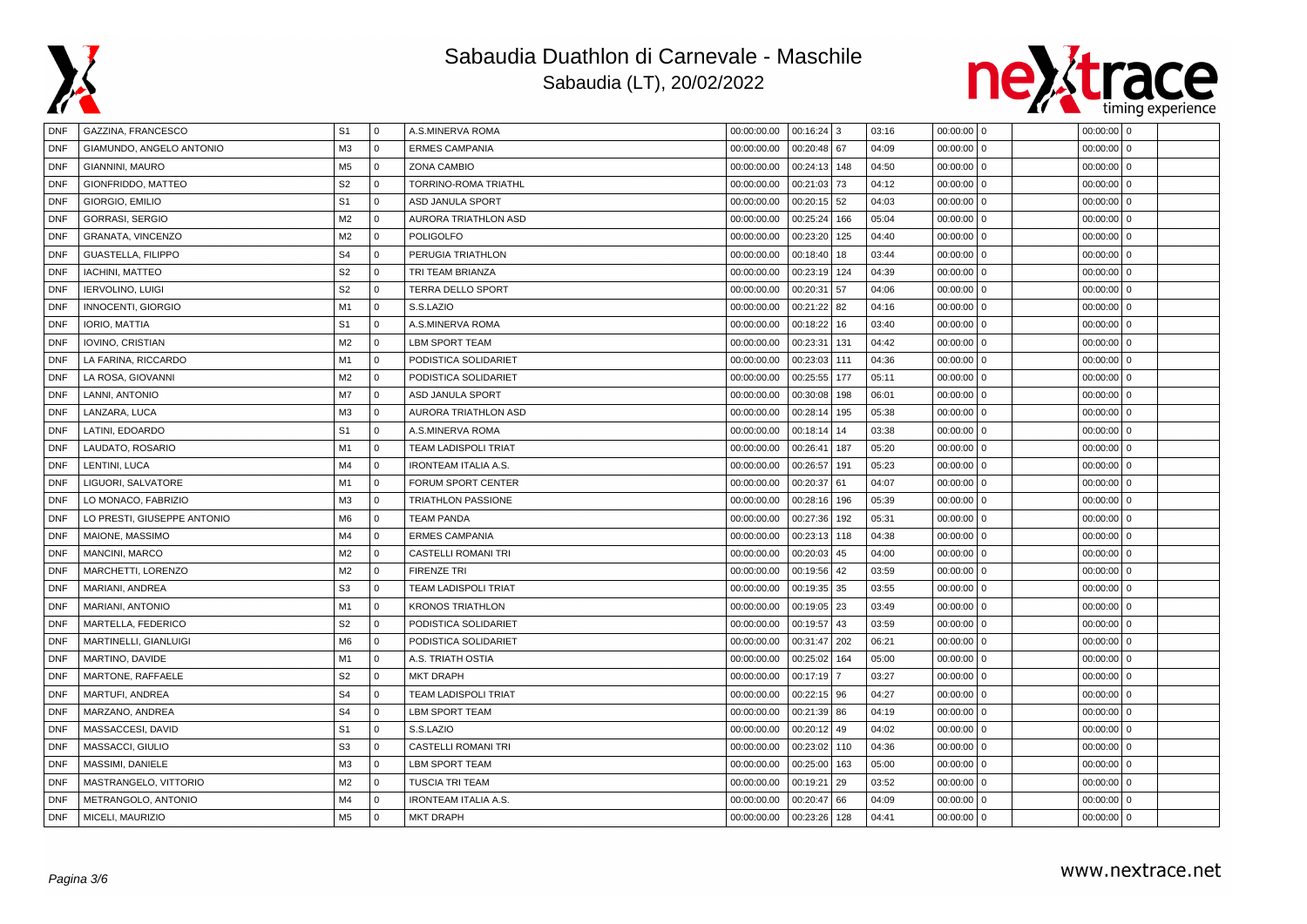



| <b>DNF</b> | MICHELOTTI, LODOVICO      | M1             | $\overline{0}$ | TORRINO-ROMA TRIATHL        | 00:00:00.00 | 00:21:01 71     | 04:12 | $00:00:00$ 0             | $00:00:00$ 0 |  |
|------------|---------------------------|----------------|----------------|-----------------------------|-------------|-----------------|-------|--------------------------|--------------|--|
| <b>DNF</b> | MILITO, ANTONIO           | M1             | $\mathbf 0$    | <b>TERRA DELLO SPORT</b>    | 00:00:00.00 | $00:21:25$ 83   | 04:17 | 00:00:00<br>$\mathbf{0}$ | $00:00:00$ 0 |  |
| <b>DNF</b> | MORELLI, PIETRO           | M1             | $\Omega$       | <b>TERNI TRIATHLON</b>      | 00:00:00.00 | 170<br>00:25:35 | 05:07 | 00:00:00<br>0            | $00:00:00$ 0 |  |
| <b>DNF</b> | MORETTI, GIUSEPPE         | M <sub>2</sub> | $\mathbf 0$    | <b>TERNI TRIATHLON</b>      | 00:00:00.00 | 00:21:57<br>93  | 04:23 | 00:00:00<br>$\Omega$     | $00:00:00$ 0 |  |
| <b>DNF</b> | MORETTI, MIRO             | M1             | $\Omega$       | PODISTICA SOLIDARIET        | 00:00:00.00 | 00:24:23<br>150 | 04:52 | $00:00:00$ 0             | $00:00:00$ 0 |  |
| DNF        | MORONI, LUCA              | M1             | 0              | ASD 3.4 FUN                 | 00:00:00.00 | $00:20:13$ 51   | 04:02 | $00:00:00$ 0             | $00:00:00$ 0 |  |
| <b>DNF</b> | MUSICCO, NICHOLASAVERIO   | M1             | $\Omega$       | <b>SAROLI TRIATHLON</b>     | 00:00:00.00 | 00:25:48 175    | 05:09 | $\mathbf{0}$<br>00:00:00 | $00:00:00$ 0 |  |
| <b>DNF</b> | NECCIA, MIRCO             | S <sub>3</sub> | $\mathbf 0$    | <b>DOLOTEAM</b>             | 00:00:00.00 | 00:19:52<br>39  | 03:58 | 00:00:00<br>$\mathbf{0}$ | $00:00:00$ 0 |  |
| <b>DNF</b> | NERI, ALESSIO             | S <sub>2</sub> | $\mathbf 0$    | LBM SPORT TEAM              | 00:00:00.00 | 00:21:39 87     | 04:19 | $\mathbf{0}$<br>00:00:00 | $00:00:00$ 0 |  |
| <b>DNF</b> | NOLI, DAVIDE              | M <sub>2</sub> | $\mathbf 0$    | CANOTTIERI NAPOLI           | 00:00:00.00 | 00:23:15 119    | 04:39 | 00:00:00<br>$\mathbf{0}$ | $00:00:00$ 0 |  |
| <b>DNF</b> | NORO, FLAVIO              | M <sub>4</sub> | $\Omega$       | <b>SAROLI TRIATHLON</b>     | 00:00:00.00 | 00:24:47<br>157 | 04:57 | $\mathbf 0$<br>00:00:00  | $00:00:00$ 0 |  |
| <b>DNF</b> | ORTOLANI, PAOLO           | M <sub>3</sub> | 0              | TORRINO-ROMA TRIATHL        | 00:00:00.00 | 00:25:42<br>173 | 05:08 | 00:00:00<br>$\Omega$     | $00:00:00$ 0 |  |
| <b>DNF</b> | OSSOLI, DANIELE           | S <sub>2</sub> | $\mathbf 0$    | <b>CASTELLI ROMANI TRI</b>  | 00:00:00.00 | 00:19:53<br>40  | 03:58 | $00:00:00$ 0             | $00:00:00$ 0 |  |
| <b>DNF</b> | PALUZZI, ANDREA           | M <sub>2</sub> | $\mathbf 0$    | PODISTICA SOLIDARIET        | 00:00:00.00 | 185<br>00:26:31 | 05:18 | $00:00:00$ 0             | $00:00:00$ 0 |  |
| <b>DNF</b> | PAMPANINI, GIUSEPPE       | M <sub>6</sub> | $\Omega$       | LBM SPORT TEAM              | 00:00:00.00 | 00:25:28<br>167 | 05:05 | 00:00:00<br>$\mathbf{0}$ | $00:00:00$ 0 |  |
| <b>DNF</b> | PANE, GIANLUCA            | M <sub>2</sub> | 0              | <b>ERMES CAMPANIA</b>       | 00:00:00.00 | 00:20:57<br>69  | 04:11 | 00:00:00<br>0            | $00:00:00$ 0 |  |
| <b>DNF</b> | PANE, MASSIMILIANO        | M <sub>2</sub> | $\mathbf 0$    | <b>ERMES CAMPANIA</b>       | 00:00:00.00 | 00:23:42<br>136 | 04:44 | 00:00:00<br>$\mathbf 0$  | $00:00:00$ 0 |  |
| <b>DNF</b> | PANICCIA, DANILO          | M <sub>2</sub> | $\mathbf 0$    | <b>UDINE TRIATHLON</b>      | 00:00:00.00 | 00:18:44<br>20  | 03:44 | $\mathbf{0}$<br>00:00:00 | $00:00:00$ 0 |  |
| <b>DNF</b> | PARADISI, ANDREA          | M <sub>2</sub> | $\mathbf 0$    | <b>MAIELLA TRIATHLON</b>    | 00:00:00.00 | 00:18:15 15     | 03:39 | 00:00:00<br>$\Omega$     | $00:00:00$ 0 |  |
| <b>DNF</b> | PARISI, ALESSIO           | S <sub>4</sub> | $\mathbf 0$    | <b>TEAM PANDA</b>           | 00:00:00.00 | 00:20:24<br>53  | 04:04 | 00:00:00<br>0            | $00:00:00$ 0 |  |
| <b>DNF</b> | PASTENA, ANTONIO          | M <sub>5</sub> | $\mathbf 0$    | AURORA TRIATHLON ASD        | 00:00:00.00 | 193<br>00:27:42 | 05:32 | 00:00:00<br>$\mathbf 0$  | $00:00:00$ 0 |  |
| <b>DNF</b> | PELLICCIONI, ANDREA       | M <sub>2</sub> | $\mathbf 0$    | <b>SAROLI TRIATHLON</b>     | 00:00:00.00 | 00:24:43<br>155 | 04:56 | 00:00:00<br>$\mathbf{0}$ | $00:00:00$ 0 |  |
| <b>DNF</b> | PERA, MAURO               | M1             | $\mathbf 0$    | <b>TEAM LADISPOLI TRIAT</b> | 00:00:00.00 | 00:17:32<br>8   | 03:30 | 00:00:00<br>$\mathbf{0}$ | $00:00:00$ 0 |  |
| <b>DNF</b> | PIATTI, GIACOMO           | S3             | $\mathbf 0$    | <b>RUN&amp;SMILE ASD</b>    | 00:00:00.00 | $00:19:17$ 28   | 03:51 | 00:00:00<br>$\mathbf{0}$ | $00:00:00$ 0 |  |
| <b>DNF</b> | PICA, FRANCESCO           | S <sub>4</sub> | $\Omega$       | <b>CASTELLI ROMANI TRI</b>  | 00:00:00.00 | $00:19:25$ 32   | 03:53 | 00:00:00<br>$\mathbf 0$  | $00:00:00$ 0 |  |
| <b>DNF</b> | PISANO, GIOVANBATTISTA    | S <sub>3</sub> | $\mathbf 0$    | <b>MKT DRAPH</b>            | 00:00:00.00 | 00:19:24 31     | 03:52 | 00:00:00<br>$\mathbf{0}$ | $00:00:00$ 0 |  |
| <b>DNF</b> | PITTORE, PIER DAMIANO     | M <sub>2</sub> | $\mathbf 0$    | ASD 3.4 FUN                 | 00:00:00.00 | 00:21:11<br>78  | 04:14 | 00:00:00<br>$\mathbf 0$  | $00:00:00$ 0 |  |
| <b>DNF</b> | POLITO, POMPEO            | M1             | $\Omega$       | <b>IRONTEAM ITALIA A.S.</b> | 00:00:00.00 | 00:30:48   201  | 06:09 | 00:00:00<br>0            | $00:00:00$ 0 |  |
| <b>DNF</b> | PORCELLI, ALFREDO         | M <sub>3</sub> | $\mathbf 0$    | TORRINO-ROMA TRIATHL        | 00:00:00.00 | 00:26:56<br>190 | 05:23 | 00:00:00<br>$\mathbf 0$  | $00:00:00$ 0 |  |
| <b>DNF</b> | PRIMAVERA, WERTHER SERGIO | M <sub>6</sub> | $\mathbf 0$    | <b>ESCHILO SPORTING VIL</b> | 00:00:00.00 | 00:24:49<br>159 | 04:57 | $00:00:00$ 0             | $00:00:00$ 0 |  |
| <b>DNF</b> | PUGLIESE, GIULIO          | S <sub>2</sub> | $\mathbf 0$    | TORRINO-ROMA TRIATHL        | 00:00:00.00 | $00:16:22$   2  | 03:16 | 00:00:00<br>$\mathbf 0$  | $00:00:00$ 0 |  |
| <b>DNF</b> | QUADRELLI, DAVIDE         | S <sub>3</sub> | $\mathbf 0$    | F.I.TRI.                    | 00:00:00.00 | 00:19:33 34     | 03:54 | 00:00:00<br>0            | $00:00:00$ 0 |  |
| <b>DNF</b> | RAIMO, CATELLO            | M <sub>3</sub> | $\mathbf 0$    | <b>TERRA DELLO SPORT</b>    | 00:00:00.00 | $00:20:10$ 48   | 04:02 | $\mathbf{0}$<br>00:00:00 | $00:00:00$ 0 |  |
| <b>DNF</b> | RANDOLFI, MAURIZIO        | M <sub>2</sub> | $\mathbf 0$    | <b>SAROLI TRIATHLON</b>     | 00:00:00.00 | 00:24:39 153    | 04:55 | $\mathbf{0}$<br>00:00:00 | $00:00:00$ 0 |  |
| <b>DNF</b> | RASILE, MAURIZIO          | M <sub>3</sub> | $\mathbf 0$    | <b>SAROLI TRIATHLON</b>     | 00:00:00.00 | 00:23:24<br>126 | 04:40 | 00:00:00<br>$\Omega$     | $00:00:00$ 0 |  |
| <b>DNF</b> | RAU, FRANCESCO            | S <sub>2</sub> | $\Omega$       | <b>CASTELLI ROMANI TRI</b>  | 00:00:00.00 | 00:20:36<br>60  | 04:07 | 00:00:00<br>0            | $00:00:00$ 0 |  |
| <b>DNF</b> | RICCA, ANTONIO            | M <sub>3</sub> | $\mathbf 0$    | <b>POLIGOLFO</b>            | 00:00:00.00 | 122<br>00:23:18 | 04:39 | 00:00:00<br>$\Omega$     | $00:00:00$ 0 |  |
| <b>DNF</b> | RICCOBELLO, EDOARDO       | S <sub>2</sub> | $\mathbf 0$    | <b>RUN&amp;SMILE ASD</b>    | 00:00:00.00 | 00:20:32<br>58  | 04:06 | $00:00:00$ 0             | $00:00:00$ 0 |  |
| <b>DNF</b> | RIDOLFI, RICCARDO         | S <sub>3</sub> | $\mathbf 0$    | T.D. RIMINI                 | 00:00:00.00 | 00:16:43 5      | 03:20 | 00:00:00<br>$\mathbf{0}$ | $00:00:00$ 0 |  |
| <b>DNF</b> | RUSSO, FRANCO             | M <sub>2</sub> | $\mathbf 0$    | <b>ERMES CAMPANIA</b>       | 00:00:00.00 | 00:22:26 99     | 04:29 | $00:00:00$ 0             | $00:00:00$ 0 |  |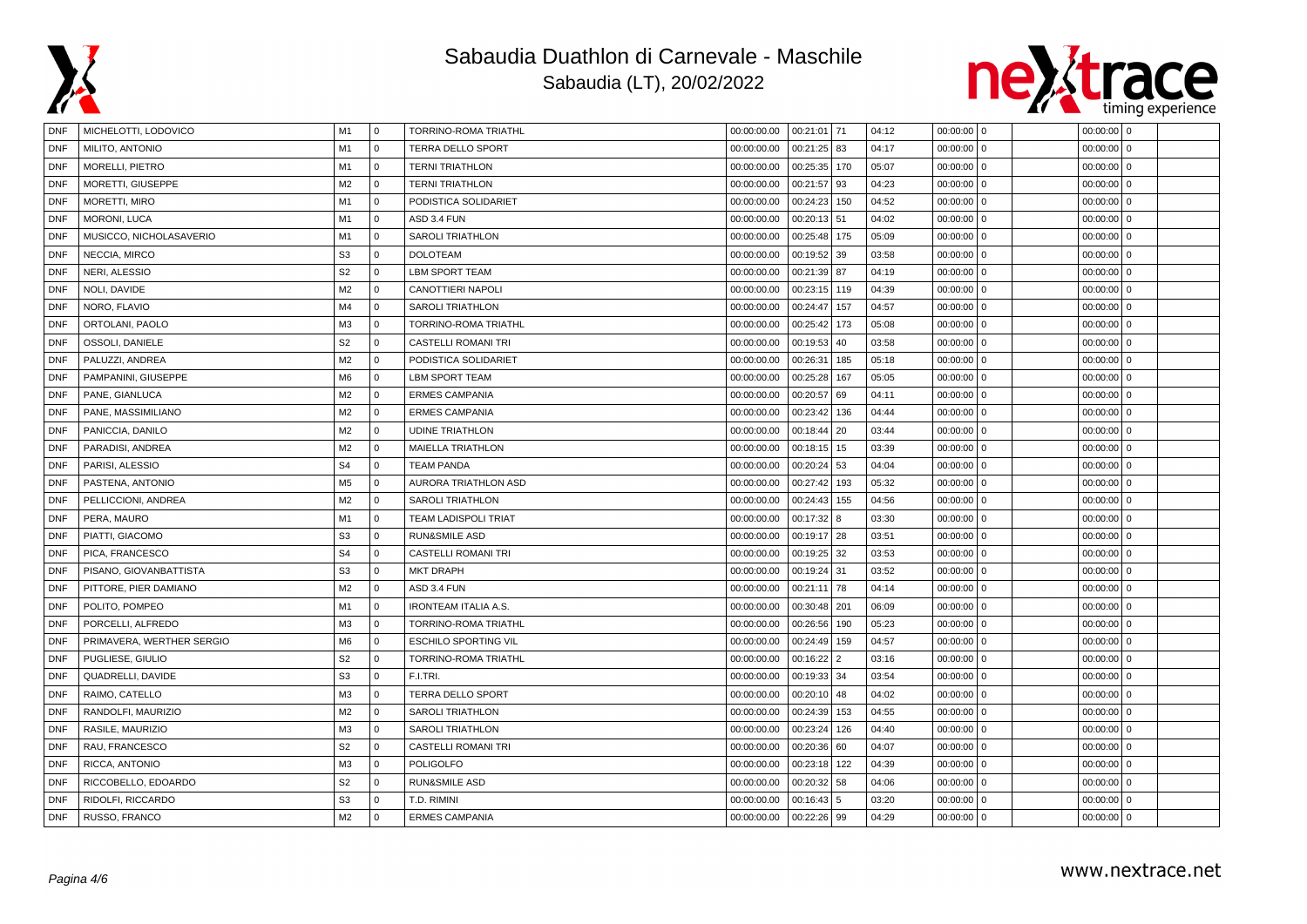



| <b>DNF</b> | SAETTA, LUIGI               | M4             | $\mathbf{0}$ | <b>SAROLI TRIATHLON</b>     | 00:00:00.00 | 00:24:45   156              | 04:57 | $00:00:00$ 0             | $00:00:00$ 0 |
|------------|-----------------------------|----------------|--------------|-----------------------------|-------------|-----------------------------|-------|--------------------------|--------------|
| <b>DNF</b> | SALZA, MICHELE              | M <sub>2</sub> | $^{\circ}$   | <b>KRONOS TRIATHLON</b>     | 00:00:00.00 | 00:23:55<br>143             | 04:47 | 00:00:00<br>$\mathbf{0}$ | $00:00:00$ 0 |
| <b>DNF</b> | SANTALUCIA, LIVIO           | M <sub>5</sub> | $\mathbf{0}$ | <b>MILANO TRIATHLON</b>     | 00:00:00.00 | 00:25:40<br>172             | 05:08 | 00:00:00<br>$^{\circ}$   | $00:00:00$ 0 |
| <b>DNF</b> | SAPORITO, GIANCARLO         | M <sub>6</sub> | $^{\circ}$   | A.S.MINERVA ROMA            | 00:00:00.00 | 00:25:43<br>174             | 05:08 | $00:00:00$ 0             | $00:00:00$ 0 |
| <b>DNF</b> | SASSANELLI, NICOLA          | M1             | $^{\circ}$   | <b>SAROLI TRIATHLON</b>     | 00:00:00.00 | 00:24:43<br>154             | 04:56 | 00:00:00<br>$\mathbf{0}$ | $00:00:00$ 0 |
| <b>DNF</b> | SCAFÈ, STEFANO              | M4             | $\mathbf{0}$ | <b>LBM SPORT TEAM</b>       | 00:00:00.00 | 00:26:05<br>180             | 05:13 | 00:00:00<br>$\mathbf{0}$ | $00:00:00$ 0 |
| <b>DNF</b> | SCHINA, MASSIMILIANO        | M <sub>3</sub> | $\mathbf{0}$ | <b>SAROLI TRIATHLON</b>     | 00:00:00.00 | 00:23:29<br>130             | 04:41 | $\mathbf 0$<br>00:00:00  | $00:00:00$ 0 |
| <b>DNF</b> | SCIANCALEPORE, GIOVANNI     | M4             | $\mathbf{0}$ | <b>CANOTTIERI IRNO</b>      | 00:00:00.00 | 00:23:07<br>113             | 04:37 | $00:00:00$ 0             | $00:00:00$ 0 |
| <b>DNF</b> | SCIORTINO, SIMONE           | S <sub>4</sub> | $\mathbf{0}$ | <b>DOLOTEAM</b>             | 00:00:00.00 | 00:18:49<br>21              | 03:45 | 00:00:00<br>$\mathbf{0}$ | $00:00:00$ 0 |
| <b>DNF</b> | SCIPIONE, ANTONIO           | M <sub>2</sub> | $\Omega$     | <b>POLIGOLFO</b>            | 00:00:00.00 | 00:25:48<br>176             | 05:09 | 00:00:00<br>$\Omega$     | $00:00:00$ 0 |
| <b>DNF</b> | SERRA, GIUSEPPE MASSIMILIAN | M <sub>2</sub> | 0            | PODISTICA SOLIDARIET        | 00:00:00.00 | 00:23:57<br>144             | 04:47 | 00:00:00<br>$\mathbf{0}$ | $00:00:00$ 0 |
| <b>DNF</b> | SIRTOLI, PIERGIORGIO        | M <sub>3</sub> | $\mathbf{0}$ | <b>RUN&amp;SMILE ASD</b>    | 00:00:00.00 | 00:25:59<br>179             | 05:11 | $00:00:00$ 0             | $00:00:00$ 0 |
| <b>DNF</b> | SODANO, DOMENICO            | S <sub>3</sub> | $^{\circ}$   | AURORA TRIATHLON ASD        | 00:00:00.00 | 00:22:34<br>101             | 04:30 | $00:00:00$ 0             | $00:00:00$ 0 |
| <b>DNF</b> | SORRENTINO, MARCO           | M <sub>3</sub> | $\mathbf{0}$ | AURORA TRIATHLON ASD        | 00:00:00.00 | 00:26:52<br>189             | 05:22 | 00:00:00<br>$\mathbf{0}$ | $00:00:00$ 0 |
| <b>DNF</b> | STANCHIERI, LUCA            | M4             | $^{\circ}$   | <b>IRONTEAM ITALIA A.S.</b> | 00:00:00.00 | 00:23:27<br>129             | 04:41 | 00:00:00<br>$\mathbf 0$  | $00:00:00$ 0 |
| <b>DNF</b> | TAGLIAMONTE, GIOVANNI       | M4             | $\mathbf{0}$ | <b>TERRA DELLO SPORT</b>    | 00:00:00.00 | 00:23:53<br>141             | 04:46 | $\mathbf 0$<br>00:00:00  | $00:00:00$ 0 |
| <b>DNF</b> | TAMBURINI, FRANCESCO        | S <sub>4</sub> | $\mathbf{0}$ | <b>IRONTEAM ITALIA A.S.</b> | 00:00:00.00 | $00:21:19$ 80               | 04:15 | $00:00:00$ 0             | $00:00:00$ 0 |
| <b>DNF</b> | TASCHIN, LUCA               | S <sub>2</sub> | $\mathbf 0$  | <b>TEAM LADISPOLI TRIAT</b> | 00:00:00.00 | 00:17:56<br>11              | 03:35 | 00:00:00<br>$\mathbf 0$  | $00:00:00$ 0 |
| <b>DNF</b> | TASSAROTTI, LUCA            | S <sub>4</sub> | $\Omega$     | <b>RUN&amp;SMILE ASD</b>    | 00:00:00.00 | 00:17:45<br>10              | 03:33 | 00:00:00<br>$\Omega$     | $00:00:00$ 0 |
| <b>DNF</b> | TEDDE, ROBERTO              | M <sub>3</sub> | $\mathbf{0}$ | <b>CESENA TRIATHLON</b>     | 00:00:00.00 | 00:21:21<br>81              | 04:16 | 00:00:00<br>$\mathbf 0$  | $00:00:00$ 0 |
| <b>DNF</b> | TEDESCO, LUIGI              | S <sub>4</sub> | $\mathbf{0}$ | <b>KRONOS TRIATHLON</b>     | 00:00:00.00 | 00:17:33 9                  | 03:30 | $00:00:00$ 0             | $00:00:00$ 0 |
| DNF        | TENTI, STEFANO              | M4             | $\mathbf 0$  | <b>TEAM LADISPOLI TRIAT</b> | 00:00:00.00 | 00:24:48<br>158             | 04:57 | $00:00:00$ 0             | $00:00:00$ 0 |
| <b>DNF</b> | TERRANA, GIANLUCA           | M4             | $^{\circ}$   | <b>SAROLI TRIATHLON</b>     | 00:00:00.00 | 00:26:07<br>181             | 05:13 | $\mathbf{0}$<br>00:00:00 | $00:00:00$ 0 |
| <b>DNF</b> | TISCIONE, GIOVANNI          | M <sub>3</sub> | $^{\circ}$   | PODISTICA SOLIDARIET        | 00:00:00.00 | 00:20:45<br>65              | 04:09 | 00:00:00<br>$\mathbf 0$  | $00:00:00$ 0 |
| <b>DNF</b> | TITI, STEFANO               | M1             | $\mathbf{0}$ | <b>KRONOS TRIATHLON</b>     | 00:00:00.00 | 00:20:26<br>55              | 04:05 | $\mathbf 0$<br>00:00:00  | $00:00:00$ 0 |
| <b>DNF</b> | TODARO, CRISTIANO           | S <sub>4</sub> | $\mathbf 0$  | <b>RUN&amp;SMILE ASD</b>    | 00:00:00.00 | 00:18:08<br>13              | 03:37 | 00:00:00<br>$\mathbf{0}$ | $00:00:00$ 0 |
| <b>DNF</b> | TONCHI, STEFANO             | M4             | $\Omega$     | A.S. G.S. TRIATHLON         | 00:00:00.00 | 00:23:55<br>142             | 04:47 | 00:00:00<br>$\mathbf 0$  | $00:00:00$ 0 |
| <b>DNF</b> | TORELLI, GIOVANNI BATTISTA  | M <sub>6</sub> | $\mathbf 0$  | PODISTICA SOLIDARIET        | 00:00:00.00 | 00:26:31<br>184             | 05:18 | 00:00:00<br>$\mathbf 0$  | $00:00:00$ 0 |
| <b>DNF</b> | TORNATORA, SIMONE           | S <sub>1</sub> | $\mathbf{0}$ | A.S.MINERVA ROMA            | 00:00:00.00 | 00:24:07<br>147             | 04:49 | 00:00:00<br>$\mathbf 0$  | $00:00:00$ 0 |
| <b>DNF</b> | TRABALZA, MATTEO            | S <sub>4</sub> | $\mathbf{0}$ | POL THEMA ENERGIA           | 00:00:00.00 | 00:24:52<br>160             | 04:58 | $00:00:00$ 0             | $00:00:00$ 0 |
| <b>DNF</b> | TROYLI, MARCO               | S <sub>3</sub> | $\mathbf 0$  | <b>LBM SPORT TEAM</b>       | 00:00:00.00 | 00:18:54<br>22              | 03:46 | $00:00:00$ 0             | $00:00:00$ 0 |
| <b>DNF</b> | URSO, DOMENICO              | M <sub>3</sub> | $^{\circ}$   | PODISTICA SOLIDARIET        | 00:00:00.00 | 00:22:25<br>98              | 04:29 | 00:00:00<br>$\mathbf 0$  | $00:00:00$ 0 |
| <b>DNF</b> | VALERI, VALERIO             | M <sub>2</sub> | $\mathbf 0$  | <b>IRONTEAM ITALIA A.S.</b> | 00:00:00.00 | 00:20:30 56                 | 04:06 | 00:00:00<br>$\mathbf 0$  | $00:00:00$ 0 |
| <b>DNF</b> | <b>VEROLI, VALERIO</b>      | M <sub>2</sub> | $\mathbf{0}$ | <b>IRONTEAM ITALIA A.S.</b> | 00:00:00.00 | 00:21:52<br>89              | 04:22 | 00:00:00<br>$\mathbf{0}$ | $00:00:00$ 0 |
| <b>DNF</b> | VESTRUCCI, FRANCESCO        | M <sub>2</sub> | $\mathbf{0}$ | <b>TUSCIA TRI TEAM</b>      | 00:00:00.00 | 00:22:35<br>102             | 04:31 | 00:00:00<br>$\mathbf{0}$ | $00:00:00$ 0 |
| <b>DNF</b> | <b>VICARI, GIORGIO</b>      | S <sub>1</sub> | $\mathbf 0$  | A.S.MINERVA ROMA            | 00:00:00.00 | 00:18:07<br>12 <sup>°</sup> | 03:37 | 00:00:00<br>$\mathbf 0$  | $00:00:00$ 0 |
| <b>DNF</b> | VIGLIONE, AGOSTINO          | M1             | $\mathbf 0$  | <b>KRONOS TRIATHLON</b>     | 00:00:00.00 | 00:19:30<br>33              | 03:54 | 00:00:00<br>$\Omega$     | $00:00:00$ 0 |
| <b>DNF</b> | VINUCCI, CARLO              | M <sub>3</sub> | $\Omega$     | PODISTICA SOLIDARIET        | 00:00:00.00 | 135<br>00:23:39             | 04:43 | $00:00:00$ 0             | $00:00:00$ 0 |
| <b>DNF</b> | VITALE, CALOGERO            | M <sub>2</sub> | $\mathbf{0}$ | <b>CASTELLI ROMANI TRI</b>  | 00:00:00.00 | 00:20:35<br>59              | 04:07 | 00:00:00<br>$\mathbf{0}$ | $00:00:00$ 0 |
| <b>DNF</b> | VITRI, FRANCESCO            | S <sub>4</sub> | $\Omega$     | UNICUSANO POSILLIPO         | 00:00:00.00 | 00:21:54<br>91              | 04:22 | 00:00:00 0               | $00:00:00$ 0 |